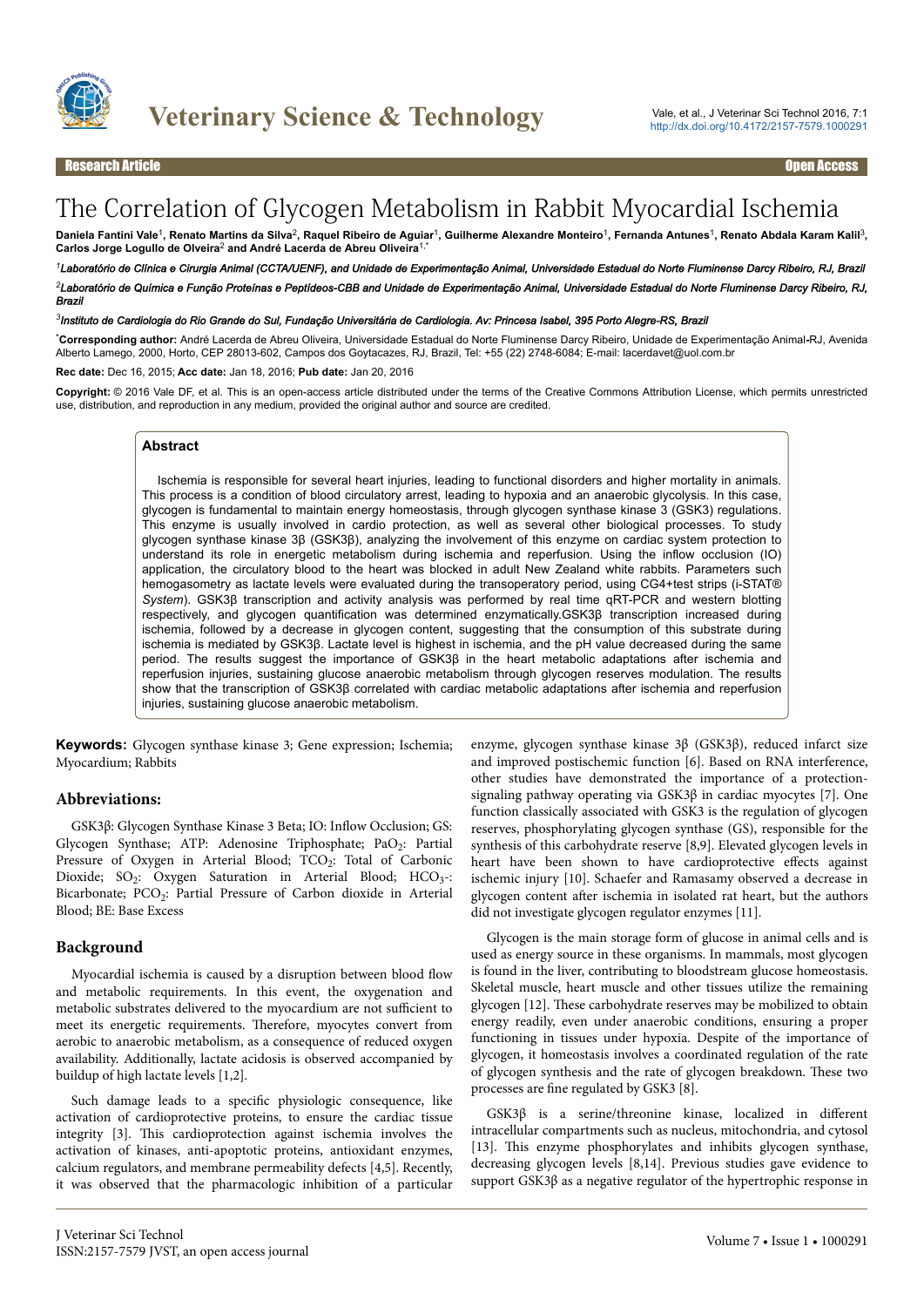cardiomyocytes culture [15,16], and suggest additional roles of GSK3β in the heart. Нerefore, numerous cardioprotective agents converge to GSK3β, suggesting that this enzyme is a therapeutic target to minimize the consequences of heart ischemia [6,17]. However, these studies focused on enzyme inhibition, and did not consider the molecular regulation of GSK3β. In this study, we demonstrate the transcription levels of GSK3β after ischemic injury and reperfusion. Additionally, we show the metabolic changes associated to this damage, aiming to better understand its protective effect on the myocardium.

## **Methods**

## **Experimental design**

The procedures were performed in the Unidade de Experimentação Animal (UEA) of the State Universidade Estadual do Norte Fluminense Darcy Ribeiro (UENF). Were used 18 rabbits (Oryctolagus cuniculus), Leporidae family, Albino type, male, weighing between 2.5 and 3.5 kilograms (kg), weighed on a precision scale with a maximum capacity of 15 kg and a minimum of 100 g (Ramuza® DCR-15 bat). The animals were provided by the rabbit sector of the Universidade Federal de Viçosa (UFV), Minas Gerais. Нese animals passed for a quarantine period, kept in the same room at 22°C to 27°C, controlled lighting and noise, allocated in individual cages lined with wood shavings, where they received balanced feed for rabbits (Presence® animal feed) and water ad libitum.

## **Anesthetic protocol**

The animals were pretreated with acepromazine maleate (0.3 mg.kg-1) (Acepran® 1%, Univet S.A., São Paulo-Brazil), associated with pethidine hydrochloride (10 mg.kg-1) (Dolosal ®, Cristália, São Paulo-Brazil) intramuscularly. Twenty minutes after premedication, animals were prepared for catheterization of the marginal vein and central auricular artery. Subsequently the ventral neck was prepared for

tracheal intubation (tracheostomy). During the anesthetic and surgical procedures, animals received an infusion of Ringer's solution containing lactate (7 ml/kg/h). Anesthesia was induced intravenously with propofol (10 mg.kg-1) (Propovan® Cristália, Itapira-SP, Brazil). Anesthetic maintenance was performed with isoflurane (1.5%) (Isoforine®, Cristália, São Paulo, Brazil) in 100% oxygen in a semi-open circuit. Oxygen was provided to animals using a manual ventilator, except during the cardiac circulatory arrest period.

#### **Cardiac circulatory arrest or Inflow occlusion**

The rabbits were randomly distributed in three groups of six animals: (1) the control group, (2) the ischemia group, and (3) the reperfusion group. All groups underwent thoracotomy. Нe cardiac circulatory arrest (inflow occlusion) was performed in both the ischemia and reperfusion groups.

The rabbits were placed in the left lateral decubitus position for the right unilateral thoracotomy in the fourth intercostal space. Нe pleural cavity was opened, and the cranial and caudal cava vein and the azygous vein were dissected in 200-millimeter (mm) segments (Figure 1A). Before applying the vascular clamps, Satinsky closure was performed by hyperventilation for 30s in order to empty the cardiac chambers (Figure 1B).

Subsequently, the total circulatory arrest was established for a period of 5 min. Then, left ventricle biopsy (100 mg of tissue) was performed and the veins were released at the end of the occlusion period, inversely (Figure 1C). However, the azygos vein remained connected (Figure 1A). Нe same procedure described for the ischemia period was performed in the reperfusion group. Subsequently, left ventricle biopsy was performed in the ischemia group during occlusion for 5 minutes. However, in the reperfusion group the left ventricle biopsy was performed after 5 minutes of reperfusion. The control group did not undergo occlusion, and was subjected to left ventricle biopsy after 5 minutes of thoracotomy.

Figure 1: Application of inflow occlusion technique. (A) Azygos vein ligation and occlusion of the cranial vena cava, (B) Occlusion of cranial and caudal vena cava with vascular clamps, at the moment of inflow occlusion and (C) clamping of the left ventricle to perform cardiac biopsy.

The procedures were performed in the Animal Experimentation Unit (UEA) Universidade Estadual do Norte Fluminense Darcy Ribeiro (UENF) in Campos dos Goytacazes, RJ, Brazil. All experiments were performed in accordance with the standards and ethics of animal experimentation, established by Brazilian federal law no. 11794/08 after approval of the Ethics Committee of Animal Use (CEUA)

Universidade Estadual do Norte Fluminense Darcy Ribeiro, under protocol number: 171/2012.

All procedures performed in studies involving animals were in accordance with the ethical standards of the institution or practice at which the studies were conducted.

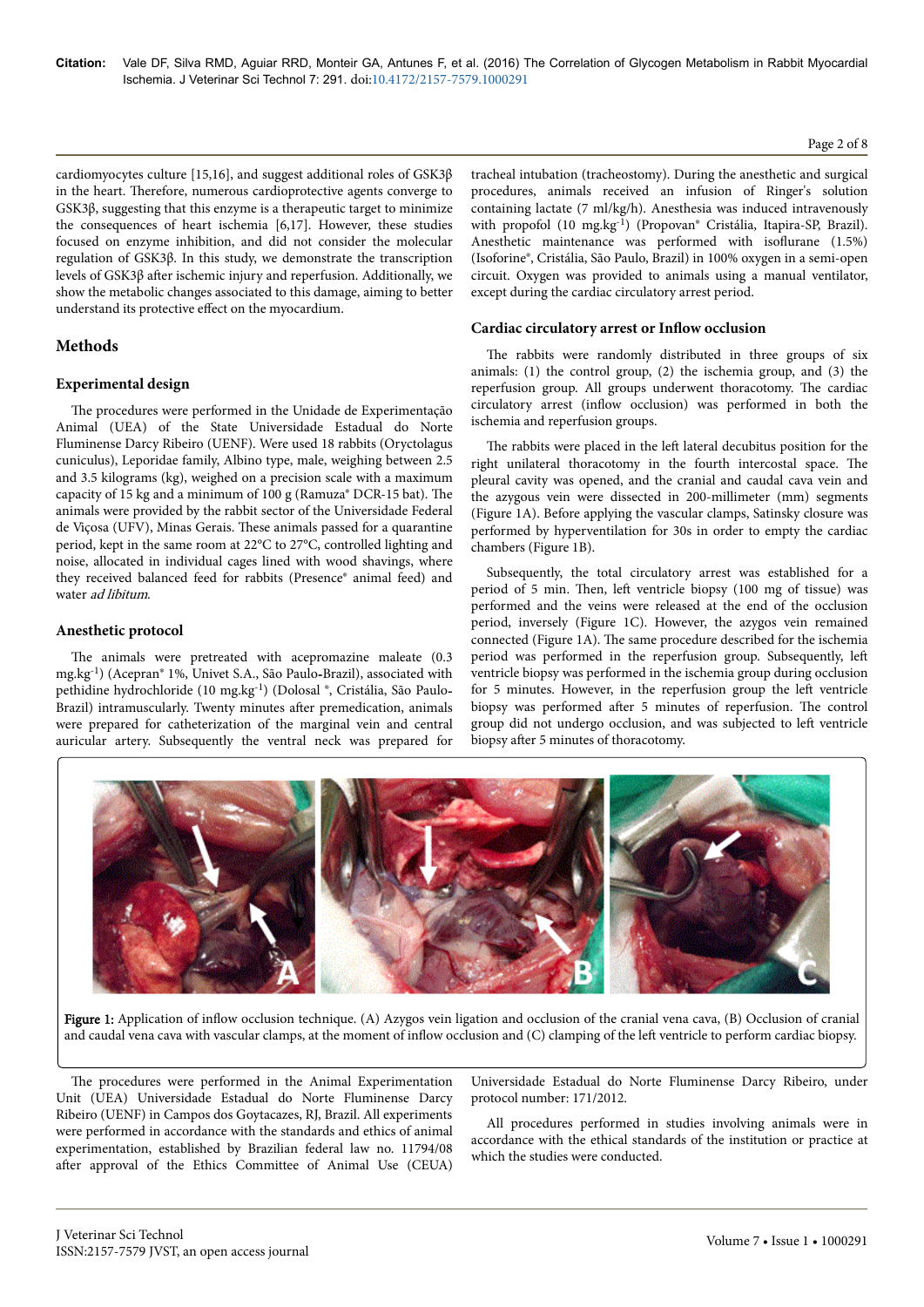#### Page 3 of 8

### **Molecular analysis**

The cardiac tissue (50 mg) from the left ventricle was placed in RNA later™ (Quiagen) and stored at -20°C for RNA extraction according to the Trizol protocol (Invitrogen Life Technologies, Inc., Carsbad, CA, USA). cDNA synthesis was performed using the High-Capacity cDNA Reverse Transcription Kit (Applied Biosystems).

were designed from rabbit (O. cuniculus) sequences available in GenBank (NCBI - XP. 002716707.1). To validate amino acid sequences, a multiple sequence alignment was performed using sequences deposited in GenBank from rabbit GSK3β (XP\_002716707.1) (O. cuniculus), human (NP\_001139628.1) (H. sapiens), dog (XP\_535751.2) (C. Falimiaris) and mouse (XP\_006522488.1) (M. musculus), which show the conserved kinase motifs (list motifs) and the amino acids serine 9 and tyrosine 216 (Figure 2). Нe primers used to amplify the targets are listed in Table 1.

Gene expression analysis was performed by quantitative RT-PCR (StepOne PlusTM Real Time PCR-Applied). GSK3 specific primers

|                       | 10                                                                                                                                                                                                                                                                                                                                                                                                                                                                                                                                                                                                                                                                                       | 20  | 30                                                                                               | 40  | 50                          | 60  | 70  | 80  | 90  | 100 |
|-----------------------|------------------------------------------------------------------------------------------------------------------------------------------------------------------------------------------------------------------------------------------------------------------------------------------------------------------------------------------------------------------------------------------------------------------------------------------------------------------------------------------------------------------------------------------------------------------------------------------------------------------------------------------------------------------------------------------|-----|--------------------------------------------------------------------------------------------------|-----|-----------------------------|-----|-----|-----|-----|-----|
|                       |                                                                                                                                                                                                                                                                                                                                                                                                                                                                                                                                                                                                                                                                                          |     |                                                                                                  |     |                             |     |     |     |     |     |
| Oryctolagus cuniculus | MSGRPRTTSFAESCKPVOOPSAFGSMKVSRDKDGSKVTTVVATPGOGPDRPOEVSYTDTKVIGNGSFGVVYOAKLCDSGELVAIKKVLODKRFKNRELOI                                                                                                                                                                                                                                                                                                                                                                                                                                                                                                                                                                                     |     |                                                                                                  |     |                             |     |     |     |     |     |
| Homo sapiens          |                                                                                                                                                                                                                                                                                                                                                                                                                                                                                                                                                                                                                                                                                          |     |                                                                                                  |     |                             |     |     |     |     |     |
| Canis familiaris      |                                                                                                                                                                                                                                                                                                                                                                                                                                                                                                                                                                                                                                                                                          |     |                                                                                                  |     |                             |     |     |     |     |     |
| Mus musculus          |                                                                                                                                                                                                                                                                                                                                                                                                                                                                                                                                                                                                                                                                                          |     |                                                                                                  |     |                             |     |     |     |     |     |
|                       | 110                                                                                                                                                                                                                                                                                                                                                                                                                                                                                                                                                                                                                                                                                      | 120 | 130                                                                                              | 140 | 150                         | 160 | 170 | 180 | 190 | 200 |
|                       |                                                                                                                                                                                                                                                                                                                                                                                                                                                                                                                                                                                                                                                                                          |     |                                                                                                  |     |                             |     |     |     |     |     |
| Oryctolagus cuniculus | MRKLDHCNIVRLRYFFYSSGEKKDEVYLNLVLDYVPETVYRVARHYSRAKOTLPVIYVKLYMYOLFRSLAYIHSFGICHRDIKPONLLLDPDTAVLKLCD                                                                                                                                                                                                                                                                                                                                                                                                                                                                                                                                                                                     |     |                                                                                                  |     |                             |     |     |     |     |     |
| Homo sapiens          |                                                                                                                                                                                                                                                                                                                                                                                                                                                                                                                                                                                                                                                                                          |     |                                                                                                  |     |                             |     |     |     |     |     |
| Canis familiaris      |                                                                                                                                                                                                                                                                                                                                                                                                                                                                                                                                                                                                                                                                                          |     |                                                                                                  |     |                             |     |     |     |     |     |
| Mus musculus          |                                                                                                                                                                                                                                                                                                                                                                                                                                                                                                                                                                                                                                                                                          |     |                                                                                                  |     | 2012. And TSMA (Section 20) |     |     |     |     |     |
|                       | 210                                                                                                                                                                                                                                                                                                                                                                                                                                                                                                                                                                                                                                                                                      | 220 | 230                                                                                              | 240 | 250                         | 260 | 270 | 280 | 290 | 300 |
|                       |                                                                                                                                                                                                                                                                                                                                                                                                                                                                                                                                                                                                                                                                                          |     |                                                                                                  |     |                             |     |     |     |     |     |
| Oryctolagus cuniculus | FGSAKOLVRGEPNVSYICSRYYRAPELIFGATDYTSSIDVWSAGCVLAELLLGOPIFPGDSGVDOLVEIIKVLGTPTREOIREMNPNYTEFKFPOIKAHP                                                                                                                                                                                                                                                                                                                                                                                                                                                                                                                                                                                     |     |                                                                                                  |     |                             |     |     |     |     |     |
| Homo sapiens          |                                                                                                                                                                                                                                                                                                                                                                                                                                                                                                                                                                                                                                                                                          |     |                                                                                                  |     |                             |     |     |     |     |     |
| Canis familiaris      |                                                                                                                                                                                                                                                                                                                                                                                                                                                                                                                                                                                                                                                                                          |     |                                                                                                  |     |                             |     |     |     |     |     |
| Mus musculus          |                                                                                                                                                                                                                                                                                                                                                                                                                                                                                                                                                                                                                                                                                          |     |                                                                                                  |     |                             |     |     |     |     |     |
|                       | 310                                                                                                                                                                                                                                                                                                                                                                                                                                                                                                                                                                                                                                                                                      | 320 | 330                                                                                              | 340 | 350                         | 360 | 370 | 380 | 390 | 400 |
|                       | اسما معاربين المتباينية المدا بتسابيب انتخابتنا ومبارين استارين المتاسبان المعانين المترامين المنا                                                                                                                                                                                                                                                                                                                                                                                                                                                                                                                                                                                       |     |                                                                                                  |     |                             |     |     |     |     |     |
| Oryctolagus cuniculus |                                                                                                                                                                                                                                                                                                                                                                                                                                                                                                                                                                                                                                                                                          |     | ------------VERPRTPPEAIALCSRLLEYTPTARLTPLEACAHSFFDELRDPNVKLPNGRDTPALFNFTTOELSSNPPLATILIPPHARIOAA |     |                             |     |     |     |     |     |
| Homo sapiens          |                                                                                                                                                                                                                                                                                                                                                                                                                                                                                                                                                                                                                                                                                          |     |                                                                                                  |     |                             |     |     |     |     |     |
| Canis familiaris      | DSSGTGHFTSGVR                                                                                                                                                                                                                                                                                                                                                                                                                                                                                                                                                                                                                                                                            |     |                                                                                                  |     |                             |     |     |     |     |     |
| Mus musculus          | <b>DSPGAGHFTPGVR.</b>                                                                                                                                                                                                                                                                                                                                                                                                                                                                                                                                                                                                                                                                    |     |                                                                                                  |     |                             |     |     |     |     |     |
|                       | 410                                                                                                                                                                                                                                                                                                                                                                                                                                                                                                                                                                                                                                                                                      | 420 | 430                                                                                              |     |                             |     |     |     |     |     |
|                       | ومنطاقهما انمحك كالاستبقاء بصراء المشما المست                                                                                                                                                                                                                                                                                                                                                                                                                                                                                                                                                                                                                                            |     |                                                                                                  |     |                             |     |     |     |     |     |
| Oryctolagus cuniculus | ASTPTNATAASDANAGDRGOTNNAASASASNST                                                                                                                                                                                                                                                                                                                                                                                                                                                                                                                                                                                                                                                        |     |                                                                                                  |     |                             |     |     |     |     |     |
| Homo sapiens          | $\label{eq:2.1} \frac{\partial}{\partial t} \frac{\partial}{\partial x} \frac{\partial}{\partial y} + \frac{\partial}{\partial y} \frac{\partial}{\partial y} \frac{\partial}{\partial y} + \frac{\partial}{\partial y} \frac{\partial}{\partial y} \frac{\partial}{\partial y} + \frac{\partial}{\partial y} \frac{\partial}{\partial y} \frac{\partial}{\partial y} + \frac{\partial}{\partial y} \frac{\partial}{\partial y} \frac{\partial}{\partial z} + \frac{\partial}{\partial y} \frac{\partial}{\partial y} \frac{\partial}{\partial z} + \frac{\partial}{\partial y} \frac{\partial}{\partial z} \frac{\partial}{\partial z} + \frac{\partial}{\partial y} \frac{\partial}{\$ |     |                                                                                                  |     |                             |     |     |     |     |     |
| Canis familiaris      | TA PERSONAL ARAWAYA RAYA MASA SEKERA PERSONAL KAN S                                                                                                                                                                                                                                                                                                                                                                                                                                                                                                                                                                                                                                      |     |                                                                                                  |     |                             |     |     |     |     |     |
| Mus musculus          | $\mathcal{L}^{\mathcal{L}}\left(\mathbf{P}\otimes\mathbf{A}\right)\geq\mathcal{L}^{\mathcal{L}}\left(\mathcal{L}^{\mathcal{L}}\right)\geq\mathcal{L}^{\mathcal{L}}\left(\mathcal{L}^{\mathcal{L}}\right)\geq\mathcal{L}^{\mathcal{L}}\left(\mathcal{L}^{\mathcal{L}}\right)\geq\mathcal{L}^{\mathcal{L}}\left(\mathcal{L}^{\mathcal{L}}\right)\geq\mathcal{L}^{\mathcal{L}}\left(\mathcal{L}^{\mathcal{L}}\right)\geq\mathcal{L}^{\mathcal{L}}\left(\mathcal{L}^$                                                                                                                                                                                                                        |     |                                                                                                  |     |                             |     |     |     |     |     |
|                       |                                                                                                                                                                                                                                                                                                                                                                                                                                                                                                                                                                                                                                                                                          |     |                                                                                                  |     |                             |     |     |     |     |     |

Figure 2: Multiple sequence alignment of glycogen synthase kinase 3 beta amino acid sequences. The symbol "#" stands for amino acid residues that are part of the active site. Access Code: O. cuniculus (XP\_002716707.1), H. sapiens (NP\_001139628.1), C. familiaris (XP\_535751.2), and M. musculus (XP\_006522488.1).

| Gene                        | Abbreviation | <b>Primers</b>           | Fragment    |
|-----------------------------|--------------|--------------------------|-------------|
|                             |              |                          | Length (bp) |
|                             |              | 5'AAGAAGATCACCATTGCCAAC  | 78          |
| Cyclophylin A               | Cyclo        | 3'GAGCTAGAGGAATGGTCAGGTG |             |
|                             | $GSK3\beta$  | 5'GAAAAGGTGATTCGGGAAGA   | 141         |
| Glycogen Synthase Kinase 3β |              | 3' AAGGATGGCAGCAAGGTAAC  |             |

Table 1: Gene sequences for Cyclophylin A and GSK3β.

The relative expression was determined using the Relative Expression Software Tool-REST [18]. The Cyclofilin A gene was utilized as an internal reference gene to normalize the reactions [19].

#### **Protein extraction and Western blot analysis**

To extract GSK3 $\beta$  protein cardiac tissue (30 mg), the left ventricle was macerated in nitrogen and extracted using 500 μL of lysis buffer (20 mM Tris-HCl pH 7.5, 10% Triton X-100, 2 mM sodium orthovanadate, 100 mM sodium pyrophosphate, 2.3 mM ammonium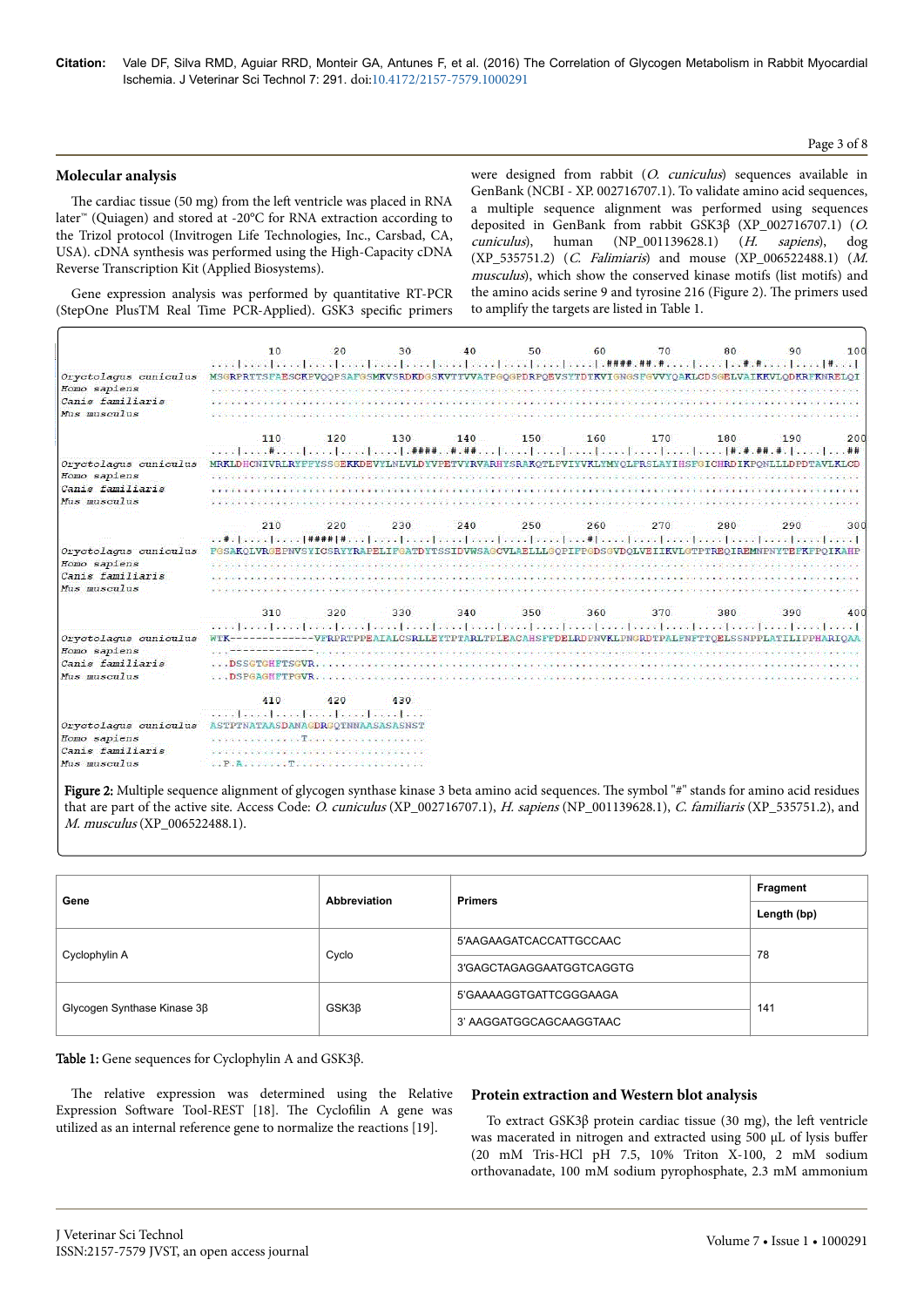#### Page 4 of 8

molybdate, 10 mM sodium fluoride, 0.02 mM pepstatin A and Protease Inhibitor Cocktail (Sigma Aldrich, St. Louis, MO, USA). Protein samples were quantified using the Bradford protein assay [20].

Relative GSK3β expression levels were determined using routine western blot analysis. Samples were resolved on a 10% SDS-PAGE denaturing gel using 30 μg of total protein and transferred to a nitrocellulose membrane (Whatman GmbH, Dassel, Germany). To confirm protein transfer the nitrocellulose membrane was stained in Ponceau S solution  $(1%)$  for 1 min. After staining the membrane was destained with distilled water and placed in blocking solution (3%

skim milk in 1X TBS: 50 mM Tris, 150 mM NaCl, pH 7.5 and 2% Tween-20) overnight. Subsequently after blocking, the membrane was exposed to primary antibody (1:10000) to p-GSK3β (Santa Cruz, Dallas, Texas, U.S.A) in blocking solution for 2 h at 4°C with gently shaking. Нe membrane was washed with 1X TBS four times in intervals of 5 mins (20 min in total) and exposed secondary antibody (1:2000) (goat anti-rabbit IgG HRP conjugated) (Sigma Aldrich, St. Louis, MO, USA) in blocking solution for 1 h at room temperature with gentle shaking (Table 2).

| Antibody                                                            | Origin       | Weight<br><b>Molecular</b> | <b>Dilution</b> |
|---------------------------------------------------------------------|--------------|----------------------------|-----------------|
| GSK3 <sub>Btotal</sub>                                              | Sigma        | 47 kDa                     | 1:10000         |
|                                                                     | (G7914)      |                            |                 |
|                                                                     | Santa Cruz   | 47 kDa                     | 1:10000         |
| $p$ -GSK3 $\beta$ (Ser9)                                            | (SC-11757-R) |                            |                 |
| Anti Rabbits IgG (Whole molecule) peroxidase antibody produced goat | Sigma        | 47kDa                      | 1.4305556       |

Table 2: Primary and secondary antibodies list used for analysis of protein expression by Western blotting.

To visualize GSK3β, the membrane was washed with 1X TBS four times at 5-min intervals (20 min in total) and exposed to 3,3' diaminobenzidine (DAB) and hydrogen peroxide solution (800 µL 1 M Tris-HCl pH 7.5; 2400 μL 0.1 M imidazole; 40 mg DAB and 40 μL of hydrogen peroxide to 8.8 mM). Нe membranes were dried on an A4 sheet paper and photographed together with the gels. The experiment was performed in triplicate for each group evaluated and repeated twice. Нe images were scanned and the band intensities were determined by ImageJ software (National Institutes of Health Cambria, USA) for quantitative pixel analysis.

## **Glycogen quantification**

Glycogen is the largest carbohydrates reserve in mammals, and under a condition of ischemia, these reserves can be mobilized to sustain cardiac metabolism. Cardiac tissue (20 mg) from left ventricle was homogenized in 1 mL extraction buffer containing 200 mM sodium acetate pH 4.8 and centrifuged at 10,000×g for 10 min. The supernatant was incubated with 1 unit α amyloglucosidase (Sigma-Aldrich Chemicals) in acetate buffer for 4 h at 40°C. Liberated glucose was detected with a commercial kit for glucose dosage (Glucox®, Doles) at A510. Endogenous glucose was subtracted from control conditions (without the addition of α-amyloglucosidase). Glycogen content was determined using a standard curve as described elsewhere [21], and normalized by total protein content. Results are presented as a mean and standard deviation from three independent experiments.

## **Statistical analysis**

To verify the data normality of the variables was performed the Shapiro-Wilk test. For non-parametric data  $(TCO_2, PO_2 \text{ and } SO_2)$  the Kruskal-Wallis was performed, followed by Dunn's Multiple Comparison post-test. Нe analysis of variance (ANOVA) and Tukey's test were performed for other hemogasometric variables, as well as for lactate and glycogen levels, heart rate, and transcriptional analysis. Нe significance level ( $\alpha$ ) was 5% (P<0.05). The statistical tests were

calculated by the Graph Pad Prism® Software version 5.0 (Graph Pad, USA).

# **Results**

# The decrease of pH and consequently increase of lactate **describe a lactate acidosis**

In order to identify the hemogasometric variations during 5 min of ischemia and reperfusion, we analyzed the pH, plasma bicarbonate, and blood gases in control rabbits or after inflow occlusion application. PH averages were statistically significantly lower in the ischemia groups, compared to other treatments (Figure 3A). After reperfusion pH values remained low (Figure 3A). In the ischemia group,  $CO<sub>2</sub>$ blood pressure increased significantly, as a result of not ventilating the animals during IO. This effect also persisted in the reperfusion group, even 5 minutes after ventilation and recirculation were resumed (Table 3). To investigate the flow of anaerobic glycolysis under ischemia and reperfusion conditions, the amount of lactate is determined. Lactate levels were statistically significantly higher in the ischemic group, when compared to the control, and remained high in the reperfusion group (Figure 3B).

## **Glycogen synthase kinase 3 beta amino acid sequences alignment**

Specific primers were designed outside the conserved region using the Primer 3 software version 4.0  $[22]$  (Figure 4A), and the deduced amino acid sequence was also analyzed (Figure 4B). A Multiple sequence alignment of glycogen synthase kinase 3 beta amino acid sequences was performed to demonstrate the higher identity of this enzyme between four organisms (Oryctolagus cuniculus, Homo sapiens, Canis familiaris, Mus musculus) and evidencing the amino acid residues that are part of the active site (Figure 2). Нe amino acid sequences were highly conserved, showing 96 to 99.7% identities and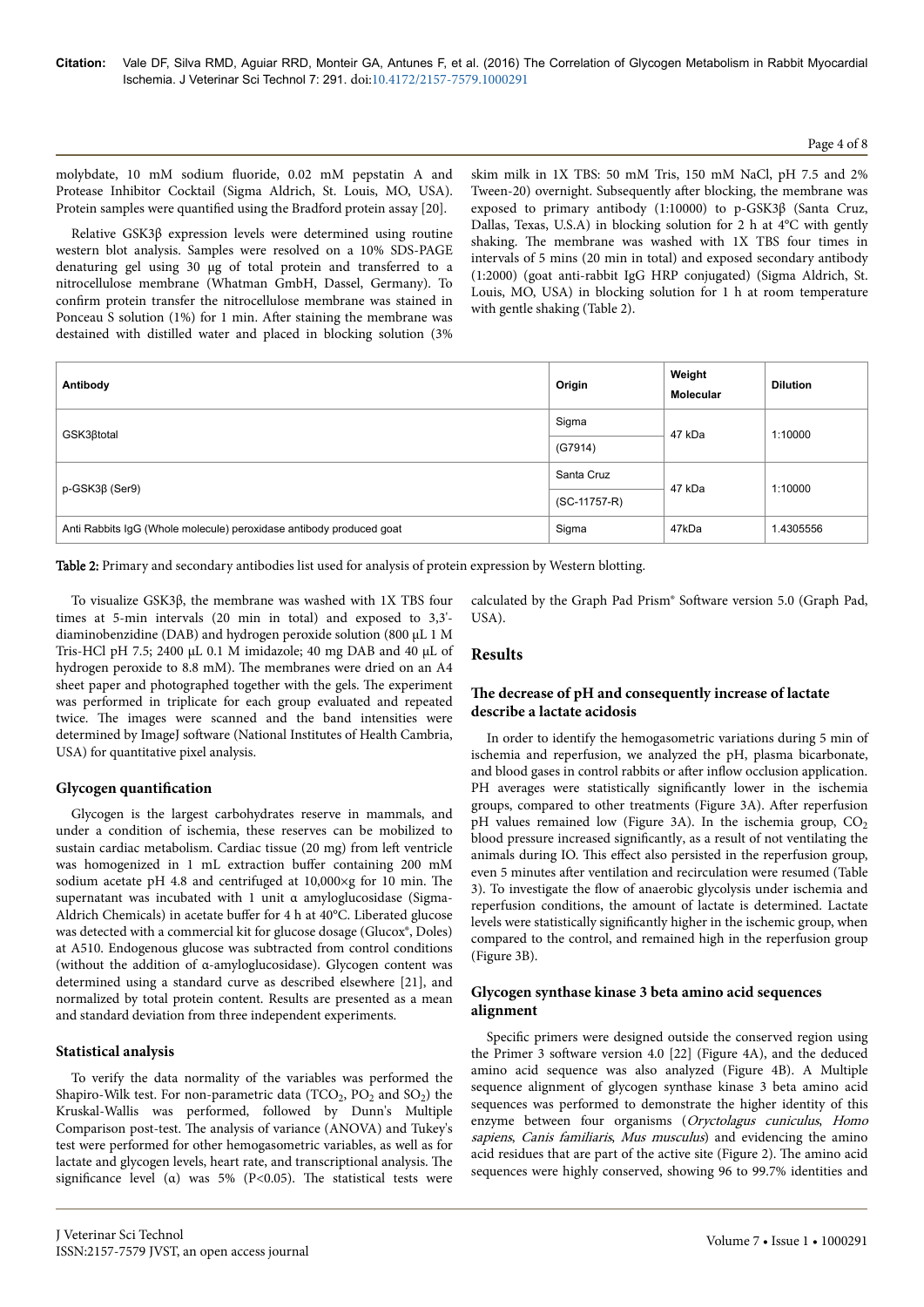| Page 5 of 8 |  |  |  |
|-------------|--|--|--|
|-------------|--|--|--|

| <b>Variables Hemogasometry</b> |            |         | <b>Treatments</b> |             |  |  |  |
|--------------------------------|------------|---------|-------------------|-------------|--|--|--|
|                                |            | Control | Ischemia          | Reperfusion |  |  |  |
| рH                             | Mean       | 7.27    | $7.12***$         | $7.12***$   |  |  |  |
|                                | <b>SD</b>  | ± 0.04  | ± 0.05            | ± 0.06      |  |  |  |
| HCO3 (mmol L-1)                | Mean       | 24.97   | 24.87             | 24.35       |  |  |  |
|                                | <b>SD</b>  | ± 5.18  | ± 5.70            | ± 3.22      |  |  |  |
| PaCO2 (mmHg)                   | Mean       | 52.81   | 76.47*            | 73.75       |  |  |  |
|                                | <b>SD</b>  | ± 8.47  | ± 25.87           | ± 12.23     |  |  |  |
| BE (mmol L-1)                  | Mean       | $-1.57$ | $-4.42$           | $-6.85$     |  |  |  |
|                                | <b>SD</b>  | ± 5.71  | ± 5.31            | ± 4.56      |  |  |  |
| TCO2 (mmol L-1)                | Median     | 26.0    | 27.0              | 28.0        |  |  |  |
|                                | <b>IQR</b> | 2.0     | 8.0               | 2.5         |  |  |  |
| PaO2 (mmol L-1)                | Median     | 66.0    | 35.0              | 97.50       |  |  |  |
|                                | <b>IQR</b> | 225.5   | 25.4              | 194.5       |  |  |  |
| SO <sub>2</sub> (%)            | Median     | 99.0    | 84.0              | 86.0        |  |  |  |
|                                | <b>IQR</b> | 15.0    | 45.0              | 18.0        |  |  |  |

Table 3: Hemogasometric variables observed in ischemia, reperfusion, and control groups. Нe mean and standard deviation of

confirming that the GSK3 sequence is from rabbit (Figure 2). The primers used to amplify the targets are listed in Table 1.

hemogasometric pH, HCO<sub>3</sub>-, PaCO<sub>2</sub>, BE variables; and interquartile range of hemogasometric  $TCO_2$ ,  $PaO_2$  and  $SO_2$  variables observed in rabbits subjected to occlusion for the three treatment groups. \*\*\*Different from the control group ( $P<0.05$ ).

# **Glycogen content decreases in response to high GSK3β transcription levels**

Transcription analysis of GSK3 was performed in order to determine the gene response to ischemia and reperfusion conditions in accordance with real-time PCR strategy (Table 1 and Figure 5). Figure 5A shows a graphical representation of the PCR strategy. During ischemia we observed that GSK3β transcriptional level increased by approximately 50 times. After reperfusion, the transcript levels were equivalent to the values observed for the control conditions (Figure 5B). This enzyme is associated with glycogen synthesis regulations by GS inhibition. A reduction of glycogen levels after ischemia induction was observed, however, during reperfusion the glycogen amount remained unaltered, compared to the control group (Figure 5C). Нe glycogen rate does not follow the same proportion of GSK3β transcription analysis.

A higher amount, approximately 50%, of phosphorylated GSK3 (p-GSK3β) was observed in the ischemia group compared to reperfusion group (Figure 5D) in accordance of western blotting strategy (Table 2).

Нe comparison of the ratio of p-GSK3β to GSK3β between control to ischemia and control to reperfusion groups revealed no differences in the former, but a reduction in the latter (Figure 5D).



Figure 3: The decrease of pH and consequently increase of lactate describes a lactate acidosis. (A) The pH value decreases after ischemia, remaining at this level in the reperfusion group. (B) Нe lactate level increased in the ischemic group, compared to control and reperfusion group. The statistical analysis determined using ANOVA and the Tukey post-hoc test ( ${}^{\circ}P \le 0.05$ ), (n=6/group).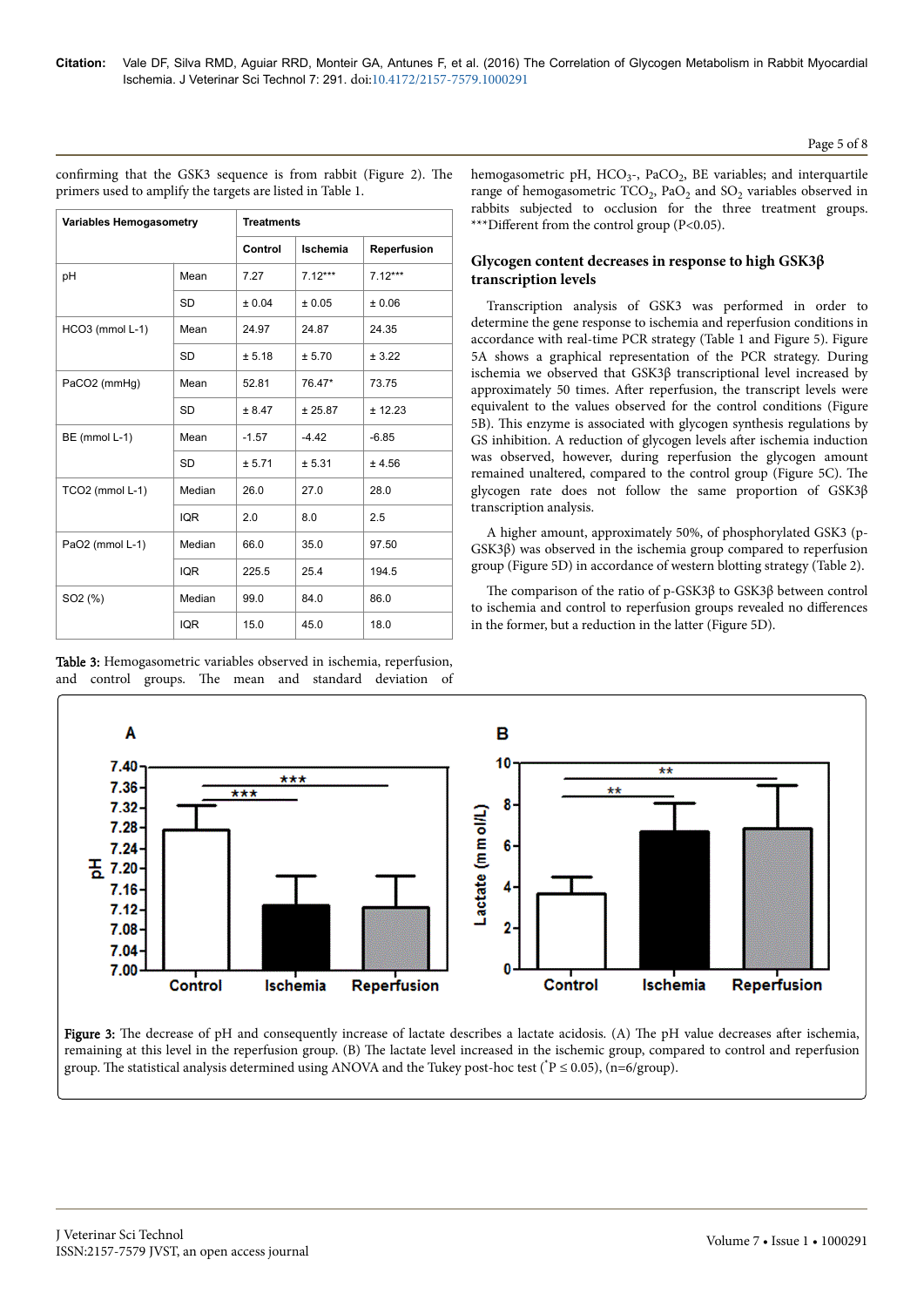Page 6 of 8

# A

GGAGGAAGGAAGGAAGGAAAGGTGATTCGGGAAGAGAGTGATCATGTCAGGGCGGCCCAGAACCACCTCCTTTGCGGAGAGCTGCAA GCCAGTGCAGCAGCCTTCAGCTTTTGGCAGCATGAAAGTTAGCAGAGAC**AAGGATGGCAGCAAGGTAAC**TACAGTGGTGGCAACT CCTGGGCAGGGTCCAGACAGGCCACAAGAAGTCAGTTATACAGACACTAAAGTGATTGGAAATGGGTCATTTGGTGTAGTATATCAA GCAAAACTTTGTGATTCAGGAGAATTGGTTGCCATCAAGAAAGTATTACAGGACAAGAGATTTAAGAACCGAGAGCTCCAGATTATG AGAAAGCTAGATCATTGTAACATAGTCCGTTTGCGTTATTTCTTCTACTCGAGTGGTGAGAAGAAGATGAGGTCTATCTTAATCTGG TGCTGGACTATGTTCCGGAAACAGTATACAGAGTTGCCAGACACTATAGTCGAGCCAAACAGACACTCCCTGTCATCTATGTCAAGT TGTATATGTATCAGCTGTTTCGAAGTTTAGCCTATATCCATTCCTTTGGAATCTGCCATCGGGATATTAAACCACAGAACCTCTTGTT GGATCCTGATACAGCTGTTTTAAAACTCTGTGACTTTGGAAGTGCAAAGCAGCTGGTCCGAGGAGAACCCAATGTTTCGTATATCTG TTCTCGGTACTATAGGGCACCAGAGTTGATCTTTGGAGCCACTGATTATACCTCCAGTATAGATGTATGGTCTGCAGGCTGTGTATT GGCTGAGCTGTTGCTAGGACAGCCAATATTTCCAGGAGACAGTGGTGTGGATCAGTTGGTGGAAATAATCAAGGTCCTGGGAACAC CAACAAGGGAGCAAATTAGAGAAATGAACCCAAATTACACAGAATTCAAATTTCCTCAAATTAAGGCACATCCTTGGACTAAGGTCTT CCGACCCCGAACTCCACCAGAGGCAATTGCACTGTGTAGCCGTCTGCTGGAGTACACCAACTGCCCGACTGACACCACTGGAA GCTTGTGCACATTCATTTTTGATGAATTACGGGACCCAAATGTCAAACTACCAAATGGGCGAGACACACCTGCACTCTTCAACTTCA CCACTCAAGAACTGTCAAGTAATCCACCTTTGGCTACCATCCTTATTCCTCCTCATGCTAGGATTCAAGCAGCTGCTTCAACCCCTAC AAATGCCACAGCAGCCTCAGATGCTAATGCTGGAGACCGTGGACAGACCAATAATGCCGCTTCTGCATCAGCTTCCAACTCCACCT  $ATT$ 

# B

MSGRPRTTSFAESCKPVQQPSAFGSMKVSRDKDGSKVTTVVATPGQGPDRPQEVSYTDTKVIGNGSFGVVYQAKLCDSGELVAIKKVLQ DKRFKNRELQIMRKLDHCNIVRLRYFFYSSGEKKDEVYLNLVLDYVPETVYRVARHYSRAKQTLPVIYVKLYMYQLFRSLAYIHSFGICHRD IKPQNLLLDPDTAVLKLCDFGSAKQLVRGEPNVSYICSRYYRAPELIFGATDYTSSIDVWSAGCVLAELLLGQPIFPGDSGVDQLVEIIKVLG TPTREQIREMNPNYTEFKFPQIKAHPWTKVFRPRTPPEAIALCSRLLEYTPTARLTPLEACAHSFFDELRDPNVKLPNGRDTPALFNFTTQE LSSNPPLATILIPPHARIQAAASTPTNATAASDANAGDRGQTNNAASASASNST

Figure 4: Design of GSK3β specific primers. (A) Specific primers were designed outside the conserved region, (B) The deduced amino acid sequence was also analyzed. Нe bold sequence represents the forward and reverse primers, and the kinase domain protein is represented by the underline regions.

# **Discussion**

The aim of this work was to evaluate the  $GSK3\beta$  transcription response to ischemia and reperfusion and to determine its role on the overall metabolism after these heart injuries.  $GSK3β$  is a kinase that is described as an important factor involved in many different genes and metabolic control, such as ischemia. GSK3β signaling in ischemia and cardioprotection has been studied quite extensively [17,23,24], although the GSK3β transcriptional response remains unclear at this point. All these changes during ischemia lead to a specific physiological response that, in turn, triggers the activation of cardioprotective proteins, ensuring the integrity of cardiac tissue [3].

GSK3β participates in a variety of physiological and pathophysiological processes, including the cardiac system protection [17,25]. However, the majority of these studies have relied upon overexpression approaches or nonselective inhibitors [26]. GSK3β transcripts level increased significantly during ischemia (Figure 5B); however, no apparent differences were observed in the phosphorylation levels of protein, when compared to the control under the same conditions (Figure 5D). As discussed previously, GSK3β

regulates GS negatively by phosphorylation, blocking glycogen synthesis (GS) [8].

Although this regulation occurs at enzymatic level, not transcriptionally, such genic response was observed after ischemia, suggesting that this injury activates a GSK3β signaling genic program. During the ischemic period, the cardiac tissue undergoes glucose and oxygen privation, followed by a decrease in the oxidative phosphorylation rate and ATP formation, although the heart energy demands remain as high as before the injury [27]. In this context of hypoxia and impaired mitochondria metabolism, cardiac myocytes may mobilize glycogen to maintain energy homeostasis, therefore sustaining anaerobic glycolysis. Such increased GSK3β transcription observed in ischemic rabbits could reflect the need for GS inhibition, ensuring the appropriate glycogen mobilization. Glycogen content was evaluated in our treatments, and was shown to decrease in ischemic animals, compared to the control (Figure 5C), suggesting an essential role of the GSK3β and glycogen reserves to maintain the heart metabolism integrity at the critical ischemic condition.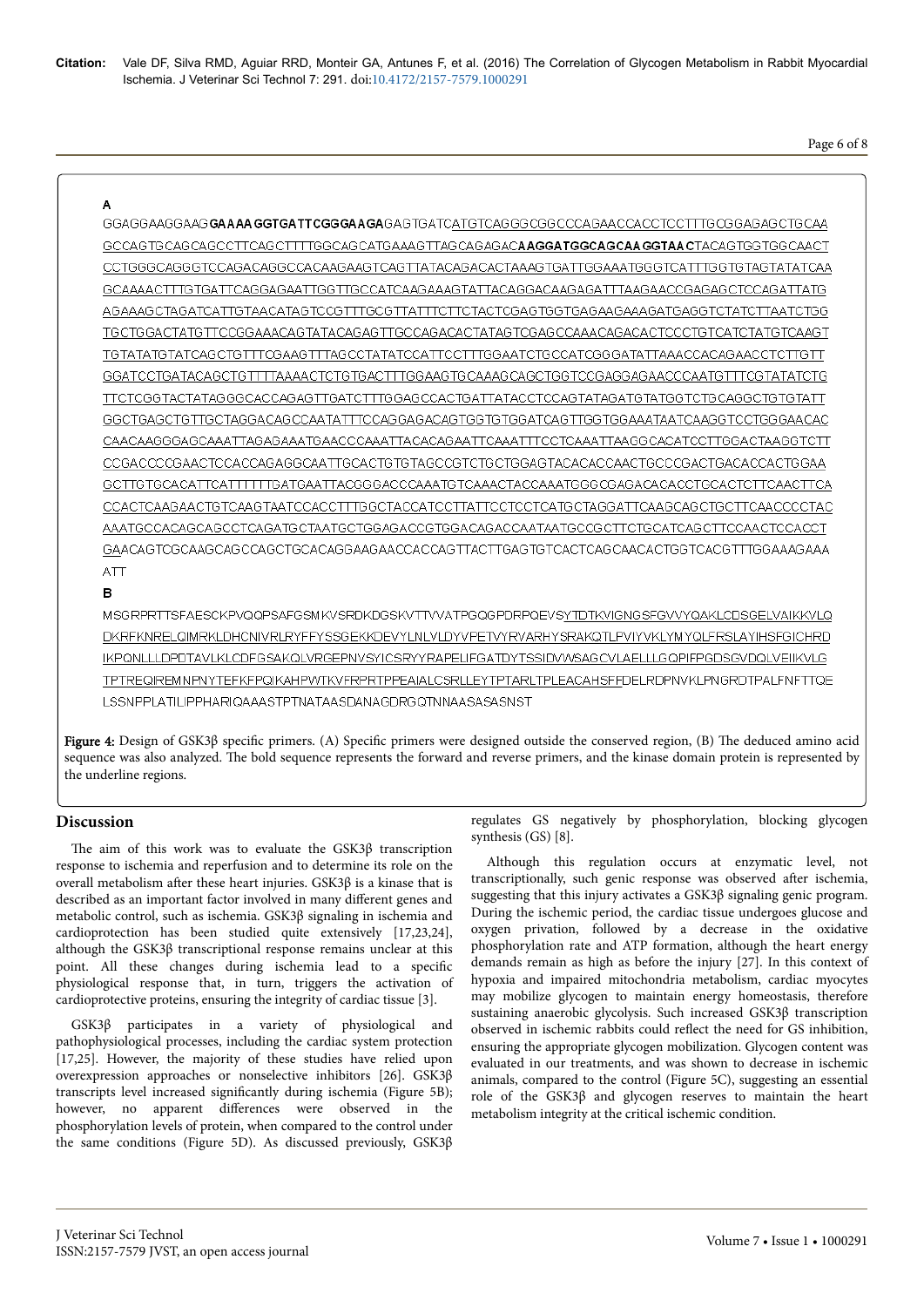

Figure 5: Glycogen content decreases in response to high GSK3β transcription levels. (A) Нe top diagram shows a representation of the PCR strategy, Gray box=start and stop codons, vertical lines=primers to amplify 140-bp amplicon. (B) Нe bottom diagram shows the GSK3β transcription levels in ischemia, reperfusion, and control groups. (C) Glycogen content during ischemia. (D) Нe p-GSK3β/GSK3β relation is higher in the ischemia condition compared to reperfusion. Нe statistical analysis determined using ANOVA and the Tukey post-hoc test (\*P ≤ 0.05), (n=6/group).

The metabolic changes during ischemia are comparable between mammals, and one of the major effects is the decrease in the heart oxygen concentration [28]. We observed a reduction in partial oxygen pressure in rabbit arterial blood after ischemic injury (Table 3). With IO, the circulatory blood to the heart was blocked, limiting oxygen and glucose supplies into the rabbit heart. During ischemia, glycogen is the main carbohydrate source for glucose catabolism (Figure 5C), a process that is mediated by GSK3β (Figure 5B). One of the consequences of hypoxia in the heart is the increase in glycolysis rate, to sustain the tissue high-energy demand [29] (Opie 1990). However, in absence of oxygen, metabolism changes from aerobic to anaerobic glycolysis, which generates lactate as end product.

The lactate level increased during ischemia in the rabbit blood (Figure 3B). Furthermore, lactate concentration did not change after reperfusion, compared to the ischemic group, suggesting that 5 minutes of reperfusion is not sufficient to reestablish the normal lactate level observed in the control rabbits (Figure 3B). We also observed an apparent decline in pH during ischemia and reperfusion, compared to the control (Figure 3A), although no statistical difference was found between ischemic and reperfusion groups. Anaerobic glycolysis

J Veterinar Sci Technol

associated with glycogen depletion and lactate accumulation is well documented, but GSK3 genic regulation during this injury is unclear.

Reperfusion is characterized by the recovery of blood circulation, with the restoration of oxygen and nutrient levels. After reperfusion, GSK3β transcription level decreases to similar levels as observed in the control group (Figure 5B). Нe same happens with protein phosphorylate level (Figure 5D), suggesting enzyme activation after reperfusion. Нe return of circulatory blood, oxygen, and nutrients lead to aerobic glycolysis and oxidative mitochondrial metabolism. In contrast, glycogen content returns to a similar level as seen in the control, and to the GSK3β transcript levels (Figure 5B and 5C). Otherwise, the amount of lactate remains unaltered after reperfusion, since recycling to pyruvate usually takes place hours after blood circulatory reestablishment. Although reperfusion and ischemia occur in a short period of time (5 minutes), GSK3β transcription was altered and, consequently, glycogen content and related metabolites also changed, revealing that a refined GSK3β genic signaling program is activated during ischemia and reperfusion conditions. Other authors propose that this enzyme has pro-apoptotic effect involving the regulation of metabolism and signaling proteins, transcription factors,